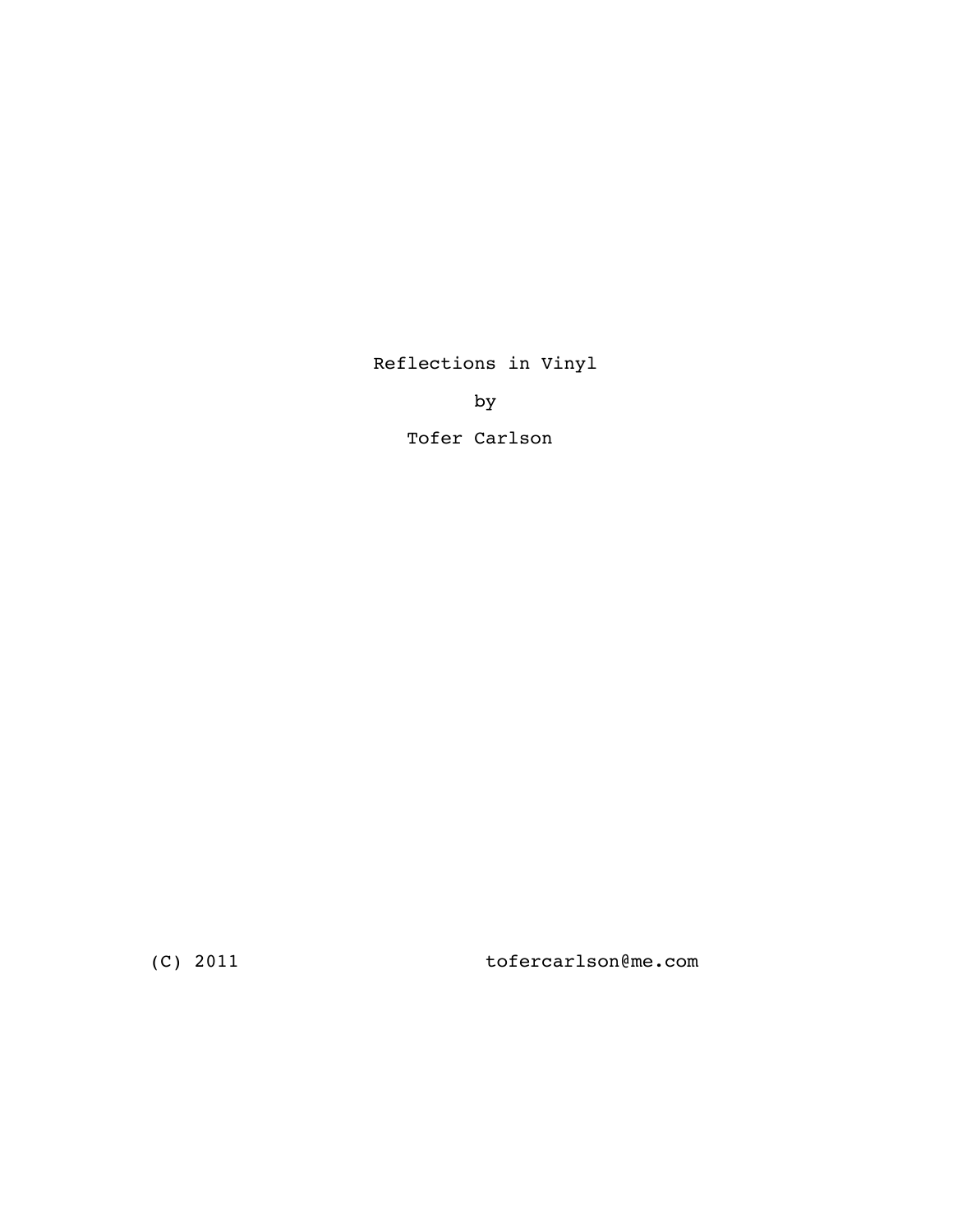|          | Cast of Characters                                                 |
|----------|--------------------------------------------------------------------|
| Alex:    | Male or female, middle-aged,<br>a fair whistler.                   |
| George:  | Young male, a dancer, not<br>quite real. In love with<br>Lilian.   |
| Lillian: | Young female, a dancer, not<br>quite real. In love with<br>George. |

## Scene

 An attic or otherwise misused room. Note: The song should be at once romantic, nostalgic and a little haunting. Something like: Glenn Miller: Moonlight Serenade (1939); Chet Baker: Autumn in New York (1959); Horace Silver: Peace (1959).

## Time

 Present day, with scenes of an earlier time, perhaps during the second World War.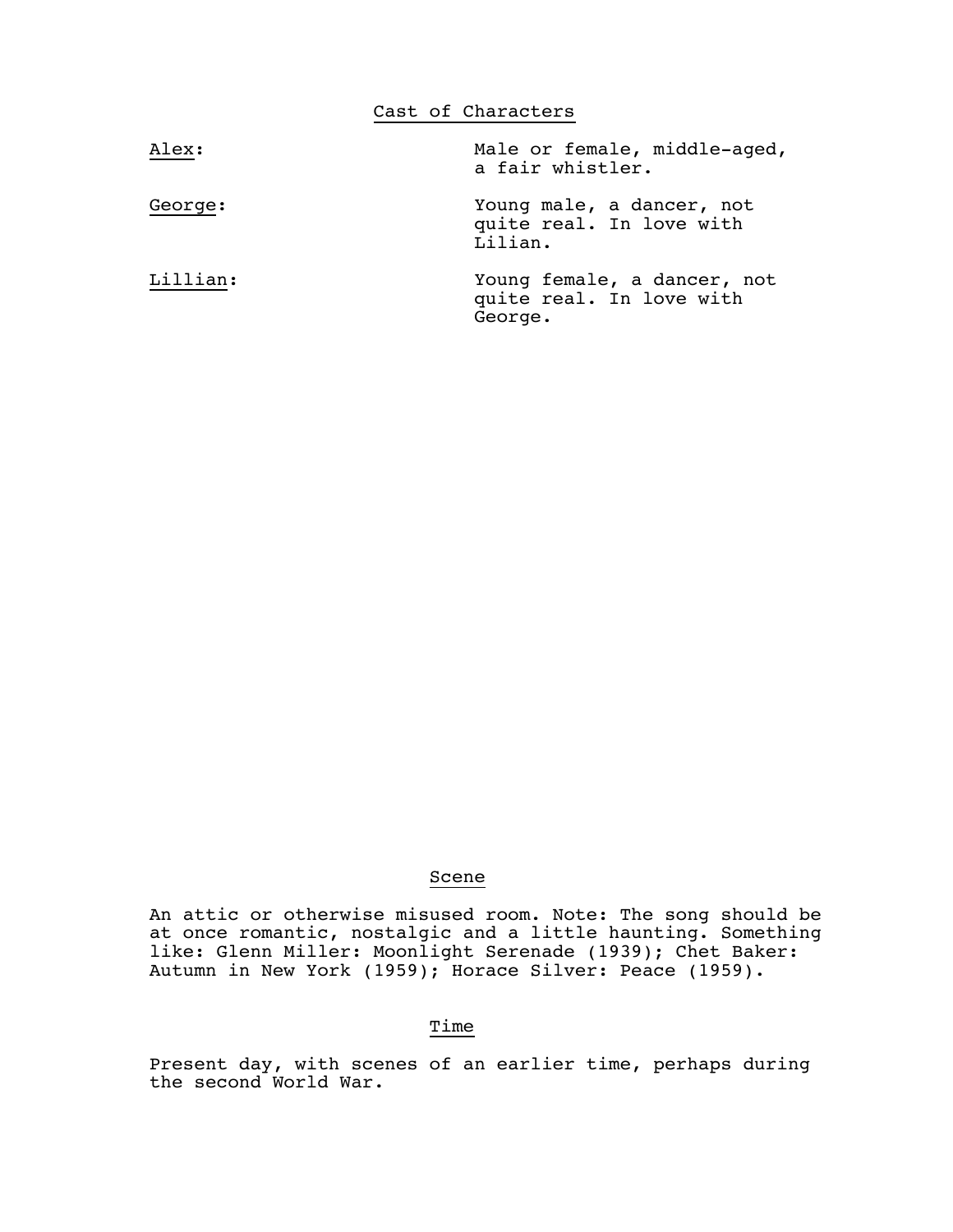The stage is empty except for a table and a<br>chair. Lights up to warm and bright as ALEX<br>enters, carrying a record player with a single<br>record. ALEX is whistling a song, the same as on<br>the record.

*ALEX sets down the record and player, and moves the chair away from the table, carefully setting it so that he will have a good view of the floor surrounding the table.*

ALEX returns to the record player, plugs it in,<br>and takes the record from the sleeve. He examines<br>it in the light and blows a little dust off the<br>vinyl before placing it on the turntable. ALEX<br>stops whistling, and hesitate

The record begins with static, perhaps a sound<br>that might be a woman laughing, as ALEX heads to<br>the chair--at the sound of the almost laughter, he<br>pauses, before resuming his journey. Lights<br>change from warm to cool, perha

 *At the moment ALEX sits down, LILLIAN enters, dressed formally, as though going to a very classy ball-type event. She moves briefly around the room, looking for someone while ALEX looks on. She appears a little nervous that GEORGE won't show up.*

 *The music comes on, LILLIAN turns to find GEORGE standing to the side, watching her, and smiling. He too is dressed formally, perhaps in a military dress uniform, and has a formal haircut to match the era of the music. She laughs (sotto voce) and runs to him, hugging him tightly, before stepping away.*

 *GEORGE grabs LILLIAN and they begin to dance slowly, holding each other close, and moving to the music.*

After a time, they separate and walk slowly,<br>holding hands, talking (sotto voce) and laughing<br>(also sotto voce). ALEX remains entranced,<br>perhaps beginning to sway with the music, or to<br>have tears in his eyes.